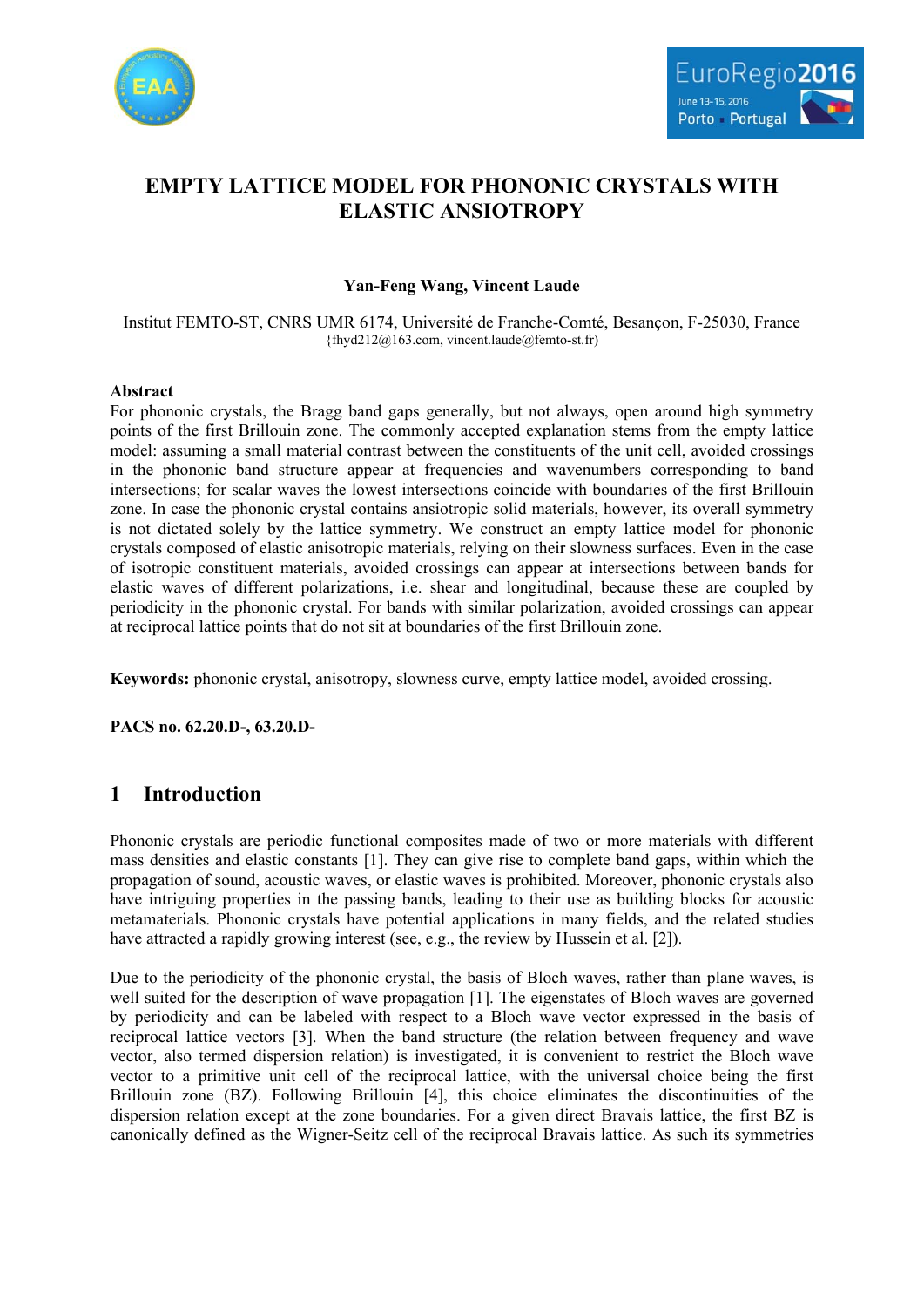

are those of the symmetry group associated with the reciprocal Bravais lattice. When the periodic perturbation in the phononic crystal has a lower symmetry than the direct lattice, however, the first BZ "would correspond to the actual periodicity and symmetry of the perturbation, but not the direct lattice itself" [4]. Furthermore, even for a given first BZ, the irreducible BZ depends on the symmetry of the components [5] or of the unit cell [6]. If care is not taken to plot the band structure along a relevant path of the first BZ, erroneous conclusions regarding complete band gaps may be drawn.

For scalar wave propagation in anisotropic photonic crystals, variations of the BZ with material anisotropy were studied recently [5,7,8]. Sivarajah et al. in particular investigated band intersections and avoided crossings in the dispersion curves of an anisotropic photonic crystal [8]. They found that both band intersections and avoided crossings appear at high symmetry points of the Bragg plane BZ, which may be different from the first BZ with the introduction of refractive index anisotropy. In the case of vector (elastic)waves propagating in phononic crystalswith anisotropic solid components, the influence of the elastic anisotropy on band gaps has been the main subject of investigation [1,9,10]. Little attention has however been paid to avoided crossings appearing between modes with different polarizations [11], even in the case of isotropic phononic crystals [12,13]. Furthermore, the physical origin of the positions of those avoided crossing has not been clarified.



Fig.1 Band structures for (a) the out-of-plane waves and (b) the in-plane waves of epoxy with contrast  $(\rho_B/\rho_A = 3$ ,  $d/a = 0.3$ ). The color scale represents the polarization amount in the propagation direction, from 0 (shear) to 1 (longitudinal). Solid lines are for the empty lattice model.

### **2 Results**

In this paper, we construct an empty lattice model for vector elastic waves propagating in phononic crystals with anisotropic solid components. The empty lattice model predicts the positions of band intersections in reciprocal space. Its significance appears when the periodic modulation in the phononic crystal does not vanish anymore, since intersections can become avoided crossings and band gaps open as a result of the existence of avoided crossings. For scalar and isotropic waves, the first intersections are lying exactly on the boundaries of the first BZ and subsequent intersections also occur at high symmetry points of higher order BZ. For vector waves with different polarizations, intersections can define curved closed contours different from the first BZ boundary. They occur inside the first BZ. For vector and anisotropic waves with the same polarization, intersections also in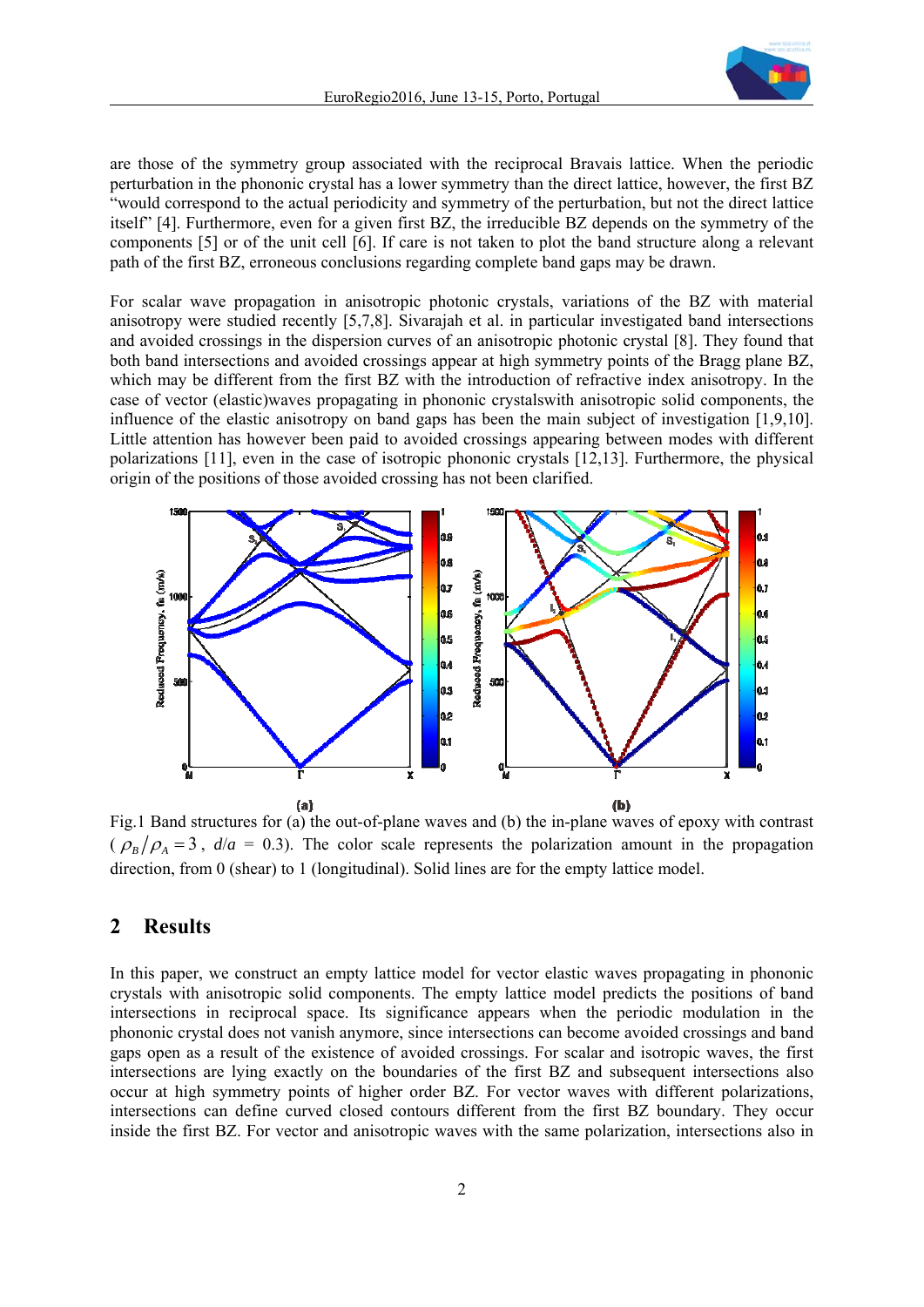

general form curved closed contours different fromthe first BZ boundary, unless the symmetry of the composing solid is the same as the symmetry of the Bravais lattice.

Here, we study avoided crossings in the phononic band structure by considering a small periodic perturbation in the two-dimensional square-lattice phononic crystal. The ratio of inclusion (B) diameter to lattice constant is  $d/a = 0.3$ . Material of the matrix (A) is either epoxy or rutile. Material parameters (mass density  $\rho$  and elastic constants  $c$ ) of the inclusion B are assumed proportional to those of the matrix, that is

$$
\frac{\rho_B}{\rho_A} = \frac{c_B}{c_A} \tag{1}
$$

This constriction guarantees that bulk velocities are the same in the two materials so that avoided crossings occur around the intersections predicted by the empty lattice model for the matrix. The material constant contrast ratio defined by Equation (1) equals 3 in all subsequent examples.

Band structures for square-lattice phononic crystalswith isotropic (epoxy) and anisotropic (Z-cut rutile,

X-15<sup>°</sup> orientation) solid components are shown in Figures 1 and 2, respectively. For pure shear waves, it can be checked that avoided crossings occur at high symmetry points X and M. In addition, in Figure 1a, an avoided crossings also appear around the  $S_1$  and  $S_2$  points. A directional band gap could even be generated were a larger contrast considered, as we checked numerically. This phenomenon can also be observed in Figure 2a when a larger frequency range is presented. For scalar waves propagating in a one-dimensional phononic crystal, such phenomenon can not be found [14].



Fig.2 Band structures for (a) the out-of-plane waves and (b) the in-plane waves of Z-cut rutile for the X-15° orientation with contrast ( $\rho_B/\rho_A = 3$ ,  $d/a = 0.3$ ). The color scale represents the polarization amount in the propagation direction, from 0 (shear) to 1 (longitudinal). Solid lines are for the empty lattice model.

For in-plane waves, in Figures 1b and 2b, avoided crossings occur not only at the high symmetry points, but also inside the first BZ, for instance at the first intersections  $I_2$  and  $I_2$  of the two waves with different polarizations in the  $\Gamma$ -M direction. All avoided crossings appear at intersections of the empty lattice band structure. Similar results were found in two-dimensional phononic crystals with isotropic solid components [13] or holes in an anisotropic matrix [11], where avoided crossing is generally accompanied by a transfer of the polarization fromone band to the other. It is also noted that the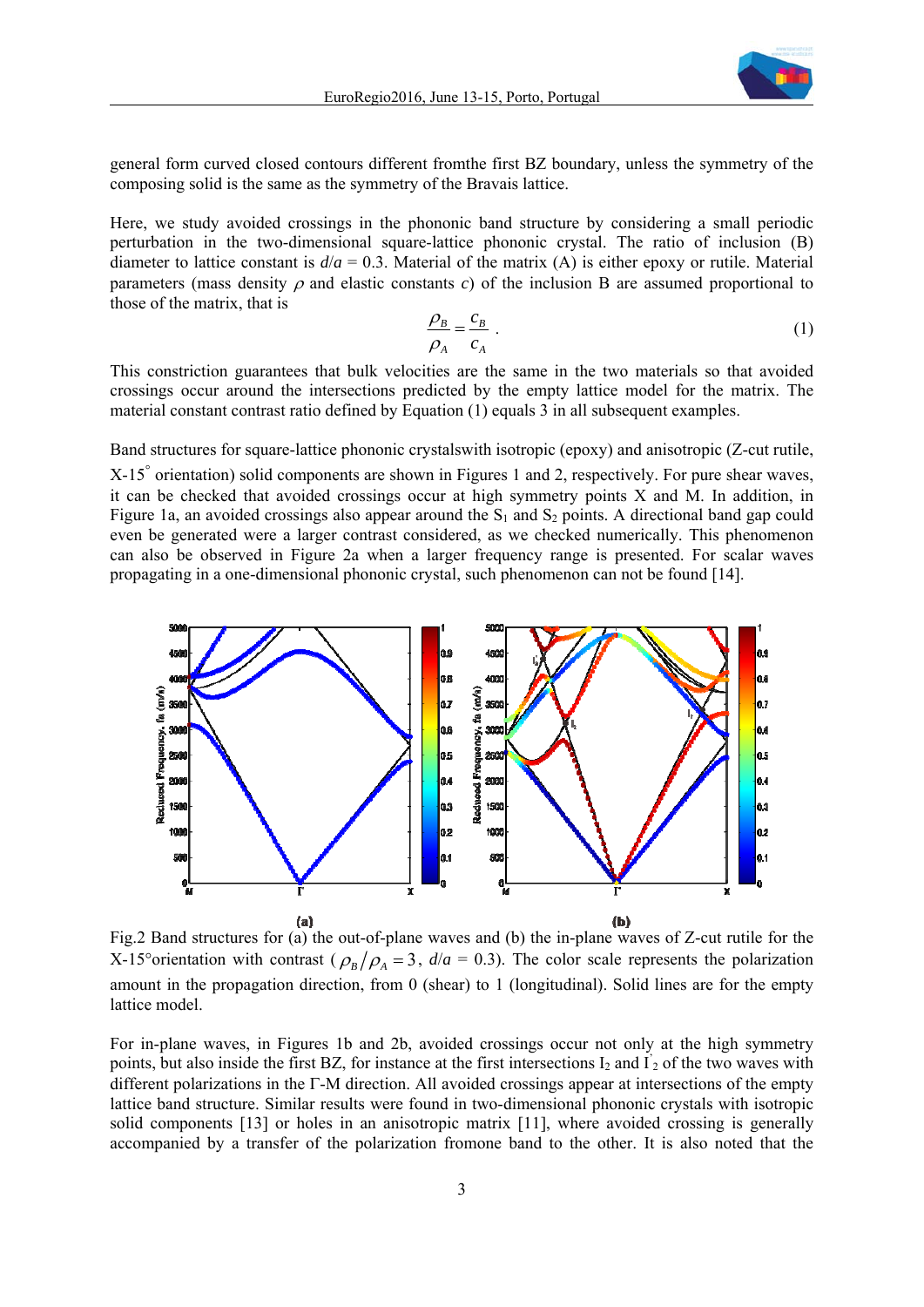

intersection point  $I_2$  can be tuned by changing the orientation of the anisotropic solid. A relatively large band gap could thus be expected when the frequencies of points  $I_2$  and M are the same. It can be remarked that when considering oblique incidence in a one-dimensional phononic crystal, coupling of the longitudinal and slow transverse waves can also result in a band gap occurring inside the BZ in addition to the high symmetry points [12].

### **3 Discussion**

For general phononic crystals composed of several different solids, the ratios of mass densities and elastic constants can hardly be made equal. Then Equation (1) is no longer valid and the empty lattice model should be modified.One possible direction is to consider the effective properties (effective mass densities and effective elastic constants) of the phononic crystal considered as an acoustic metamaterial. Effective properties have been widely investigated in recent years [15–17]. The band structure of the periodic metamaterial could then be reproduced partly by using effective parameters, although maybe only in the low frequency range where the long wavelength approximation is valid. This would then make it possible to construct an effective empty lattice model with effective mass densities and elastic constants.

#### **Acknowledgements**

The authors would like to thank Anurupa Shaw for helpful discussions. Financial support by the Labex ACTION program (Contract No. ANR-11-LABX-0001-01) is gratefully acknowledged.

#### **References**

- [1] Laude, V. *Phononic Crystals: Artificial Crystals for Sonic, Acoustic, and Elastic Waves*. Walter de Gruyter: Berlin, Germany, 2015.
- [2] Hussein, M. I.; Leamy, M. J.; Ruzzene, M. Dynamics of phononic materials and structures: Historical origins, recent progress, and future outlook. *Appl. Mech. Rev.* **2014**, 66, 040802.
- [3] Ashcroft, J.; Mermin, N. *Solid State Physics*. Harcourt Inc.: Florida, USA, 1976.
- [4] Brillouin, L. *Wave Propagation in Periodic Structures: Electric Filters and Crystal Lattices*. Dover Publications: New York, USA, 1946.
- [5] Khromova, I.A.; Melnikov, L.A. Anisotropic photonic crystals: Generalized plane wave method and dispersion symmetry properties. *Opt. Commun.* 281,2008, 5458–5466.
- [6] Wang, Y.F.;Wang, Y.S.; Zhang, C. Bandgaps and directional propagation of elasticwaves in 2D square zigzag lattice structures. *J. Phys. D: Appl. Phys.* 47, 2014, 485102.
- [7] Alagappan, G.; Sun, X.; Shum, P.; Yu, M.; den Engelsen, D. Symmetry properties of twodimensional anisotropic photonic crystals. *J. Opt. Soc. Am. A* 23, 2006, 2002–2013.
- [8] Sivarajah, P.; Maznev, A.; Ofori-Okai, B.; Nelson, K. What is the Brillouin zone of an anisotropic photonic crystal? *Phys. Rev. B* 93, 2016, 054204.
- [9] Wang, Y.Z.; Li, F.M.; Huang, W.H.; Jiang, X.; Wang, Y.S.; Kishimoto, K. Wave band gaps in two-dimensional piezoelectric/piezomagnetic phononic crystals. *Int. J. Solids Struct.* 45, 2008, 4203–4210.